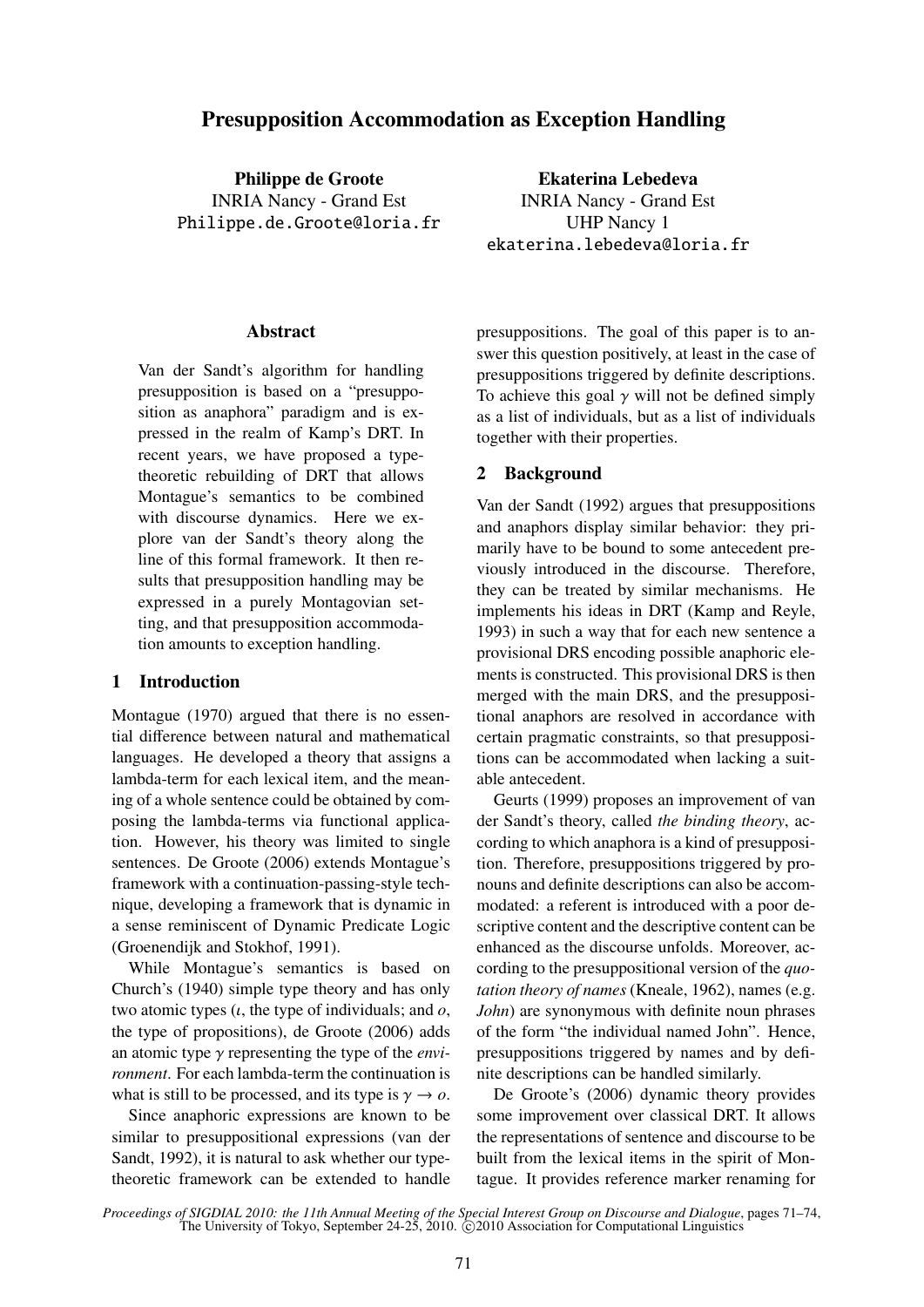free and may be implemented using well established techniques. We claim that Geurts' binding theory can be incorporated into this framework, providing a fully compositional treatment of definite descriptions.

### 3 Presupposition in Dynamic Theory

We focus here on presuppositions triggered by definite descriptions, particularly by proper names, pronouns and possessive noun phrases.

## 3.1 Basic Principles

Imagine that somebody is about to tell a new story and the first sentence of this story is (1).

This story is about John. 
$$
(1)
$$

If the listener does not know John, he or she will immediately imagine a person named "John" and memorize it. In other words, the listener will *accommodate* the presuppositional content triggered by the proper name *John* in the following way: he or she will *create* a slot in the *environment*, which is some unit representing the knowledge about *John*, and put there what was just learned about *John*. Therefore, the listener will be able to refer to the created slot representing *John* as the discourse evolves. Moreover, the slot for *John* will be different from other slots, i.e. it will have some identity marker, which we call, following Karttunen (1976), *reference marker* or simply *referent*. There is a direct analogy between memory slots introduced above and Heim's (1982; 1983) file cards: they are both aimed to store what has been learned about some individual.

Let *j* be the referent for *John* and assume that sentence (1) is followed by sentence (2).

$$
John loves Mary. \t(2)
$$

*Mary* is a new individual in the discourse and therefore *Mary* will be accommodated introducing a reference marker *m* exactly as it happened for *John* after the utterance of (1). The story is different for *John* now. The listener already has a representation standing for *John* in the environment, and he or she just has to turn to the corresponding slot (*select* the marker in the environment) and update the slot with the new information that John loves Mary (*bind John* from (2) to the referent *j*).

#### 3.2 Proper Names

To encode, following Montague's legacy, the observations discussed above as lambda-terms, we first define a selection function *sel* as a function taking two arguments: a property and an environment; and returning a reference marker:

$$
sel: (t \to o) \to \gamma \to t \tag{3}
$$

According to Montague, proper names can be interpreted as type-raised individuals, thus the lambda-term standing for *John* in Montague's semantics is  $(4)$ , where j is a constant.

$$
[[John]] = \lambda P. Pj \tag{4}
$$

In the dynamic interpretation, instead of the constant j we would like to have a referent corresponding to *John*. For this, we attempt to select such a referent given a property of being named John, as shown in (5).

$$
[[John]] = \lambda P.P(self(\text{named "John"))} \tag{5}
$$

Whether the selection of the marker for *John* succeeds depends on the current environment. Hence, instead of using Montague's individuals (i.e. of type  $\iota$ ) directly, we use individuals parameterized by the environment (i.e. having type  $(\gamma \to \iota)$ ).

Noun phrases are regarded as having type (6), which is analogous to the type for noun phrases (7) given by Montague, i.e. a noun phrase is interpreted by a lambda-term that accepts a property and returns a proposition. The only difference is that now individuals are always parameterized by an environment, and propositions are dynamic<sup>1</sup>, i.e. they have type  $\Omega$  that is defined as  $\gamma \rightarrow (\gamma \rightarrow o) \rightarrow o.$ 

$$
[[NP]] = ((\gamma \to \iota) \to \Omega) \to \Omega \tag{6}
$$

$$
[NP] = (t \rightarrow o) \rightarrow o \tag{7}
$$

#### 3.3 Pronouns

Pronouns are also presupposition triggers. It can be seen in the case of cataphora, such as, for example, in sentence (8), where in the first part of the sentence the pronoun *he* introduces an individual. Since pronouns have poorer descriptive content than proper names and they have the type of noun phrases (6), they are represented by lambdaterms that are at most as complex as the terms for proper names. The term for the pronoun *he* is shown in (9), which expresses an attempt to select a human individual having masculine gender.

*When he woke up, Tom felt better.* (8)

<sup>&</sup>lt;sup>1</sup>Analogously, dynamic predicates take two additional arguments (environment, of type  $\gamma$ , and continuation, of type  $(y \rightarrow o)$ ) compared to Montague's interpretation.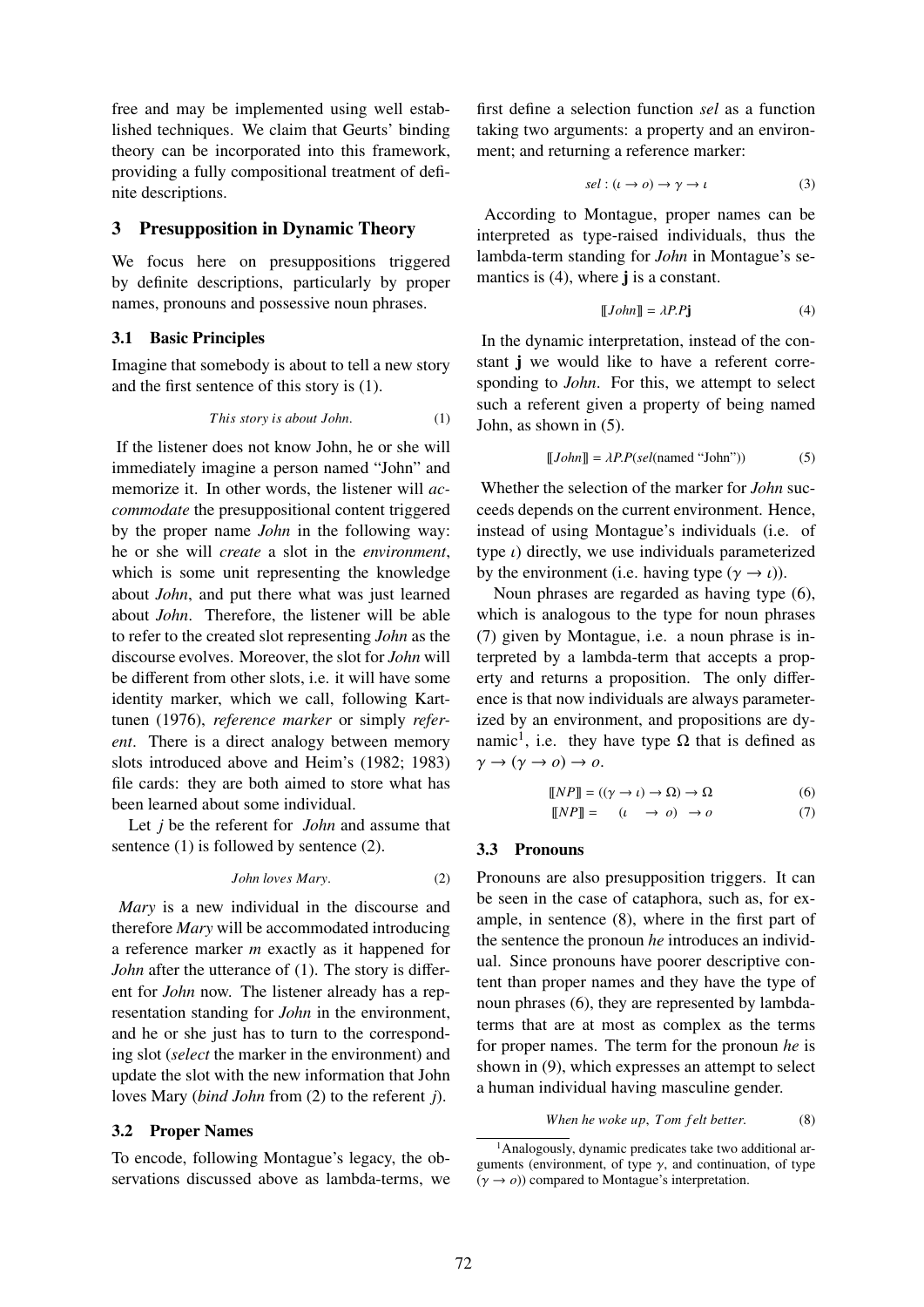$$
[[he]] = \lambda P.P(sel (\lambda x.\mathbf{human}(x) \land \mathbf{masculine}(x))) \tag{9}
$$

If the sentence (8) is uttered in a discourse that does not provide a suitable referent, the presupposition trigerred by *he* will be accommodated (as it happened for *John* in (1) and for *Mary* in (2)). The presuppositional anaphora trigerred by *Tom* in the second part of the sentence could be successfully bound to the introduced referent.

#### 3.4 Possessives

Consider the sentence (10), where we have a possessive noun phrase *John's car* triggering a presupposition that there is a car owned by John.

$$
John's car is red. \t(10)
$$

The desired interpretation of *John's car* is shown in (11), which requires a search in the environment for a referent having the property of being a car possessed by John. The embedded presupposition is encoded via a selection function (for the inner presupposition triggered by *John*) embedded into another selection function (for the outer presupposition related to *car*).

 $[John's car]$  = (11) λ*P*.*P*(λ*e*.*sel*(λ*x*.car*<sup>x</sup>* <sup>∧</sup> poss *x sel*(named "John")*e*)*e*)

However, we would like to express *John's car* compositionally in terms of its constituents. To do so, we define a term (12) taking two arguments a noun phrase standing for a possessor and a noun standing for an object being possessed, and returning a noun phrase in form of (11).  $\wedge$  is a dynamic conjunction having type (13) and defined in (14).

$$
\llbracket 's \rrbracket = \lambda YX.\lambda P.P(SEL(\lambda x.((Xx) \land Y(\llbracket poss \rrbracket x)))) \tag{12}
$$

$$
\lambda: \ \Omega \to (\Omega \to \Omega) \tag{13}
$$

$$
A \wedge B = \lambda e \phi \cdot Ae(\lambda e \cdot Be\phi) \tag{14}
$$

The term  $[\text{poss}]]$  in (12) is a usual dynamic twoarguments predicate, its lambda-term is shown in (15). *SEL* is a higher-order selection function. It has the same designation as (3), with the only difference that it functions on the level of dynamic propositions. Thus, the type of *SEL* is (16) and it is analogous to the type of *sel* spelled in (3). Moreover, *SEL* is defined via *sel*, and the corresponding lambda-term is presented in (17).

$$
[[poss]] = \lambda xy. \lambda e\phi. \text{poss}(xe)(ye) \land \phi e \tag{15}
$$

$$
SEL: ((\gamma \to \iota) \to \Omega) \to \gamma \to (\gamma \to \iota) \tag{16}
$$

$$
SEL = \lambda Pe.sel(\lambda x.P(\lambda e.x)e(\lambda e.T))e
$$
 (17)

$$
[[car]] = \lambda x. \lambda e \phi . \mathbf{car}(xe) \wedge \phi e \tag{18}
$$

If we apply the term  $\llbracket 's \rrbracket$  to the term (5) for *John* and the term (18) for *car*, which is just a dynamic unary predicate, we will get the desired result (11).

#### 3.5 Implicit Referents

Sometimes an anaphora wants to be bound, even though no referent was introduced explicitly, as in (19). Already after the first sentence, a listener will learn that John has a wife, i.e. introduce a new referent. The presuppositional anaphora triggerred by the possessive noun phrase *his wife* in the second sentence will be bound to this referent.

John is married. His wife is beautiful. 
$$
(19)
$$

This case can be accounted with the lexical interpretation in (20) for *being married*, which is defined by a two-arguments relation is married. The first argument of the relation is the argument *x* being passed to the lexical interpretation. The second argument is an individual selected from the environment given the property of being either the wife or the husband of *x*.

$$
[[is.married]] = \lambda x. \lambda e\phi \text{.is.married}(xe)(sel(\lambda y. (wife(y, x) \land \phi e \land \lambda y.)))e) \land \phi e
$$
 (20)

#### 3.6 Discourse Update

A discourse is updated by appending the next sentence, as shown in equation (21). A sentence is defined as a term having the type of a dynamic proposition, i.e. its type is (22), while a discourse is defined as a term having the type of a dynamic proposition evaluated over the environment, i.e its type is  $(23)$ . A discourse  $D$  updated with a sentence  $\mathcal S$  results in a term having type (23), thus it has one parameter  $\phi$  of type ( $\gamma \rightarrow o$ ). The body must be a term, of type  $o$ , contributed by  $D$ .  $D$  itself is a term of type (23). Therefore, it must be given a continuation as an argument constructed with  $\Im$  and its continuation.

$$
\mathbb{D} \cup \mathbb{S} = \lambda \phi. \mathbb{D}(\lambda e. \mathbb{S} e \phi) \tag{21}
$$

$$
[[S]] = \Omega = \gamma \to (\gamma \to o) \to o \tag{22}
$$

$$
[[D]] = (\gamma \to o) \to o \tag{23}
$$

However, during the computation of λφ.D(λ*e*.S*e*φ) one of the selection functions can raise an exception containing a message that a referent having some property *Q* was not found in the environment. The exception will be catched and the property will be returned to the exception